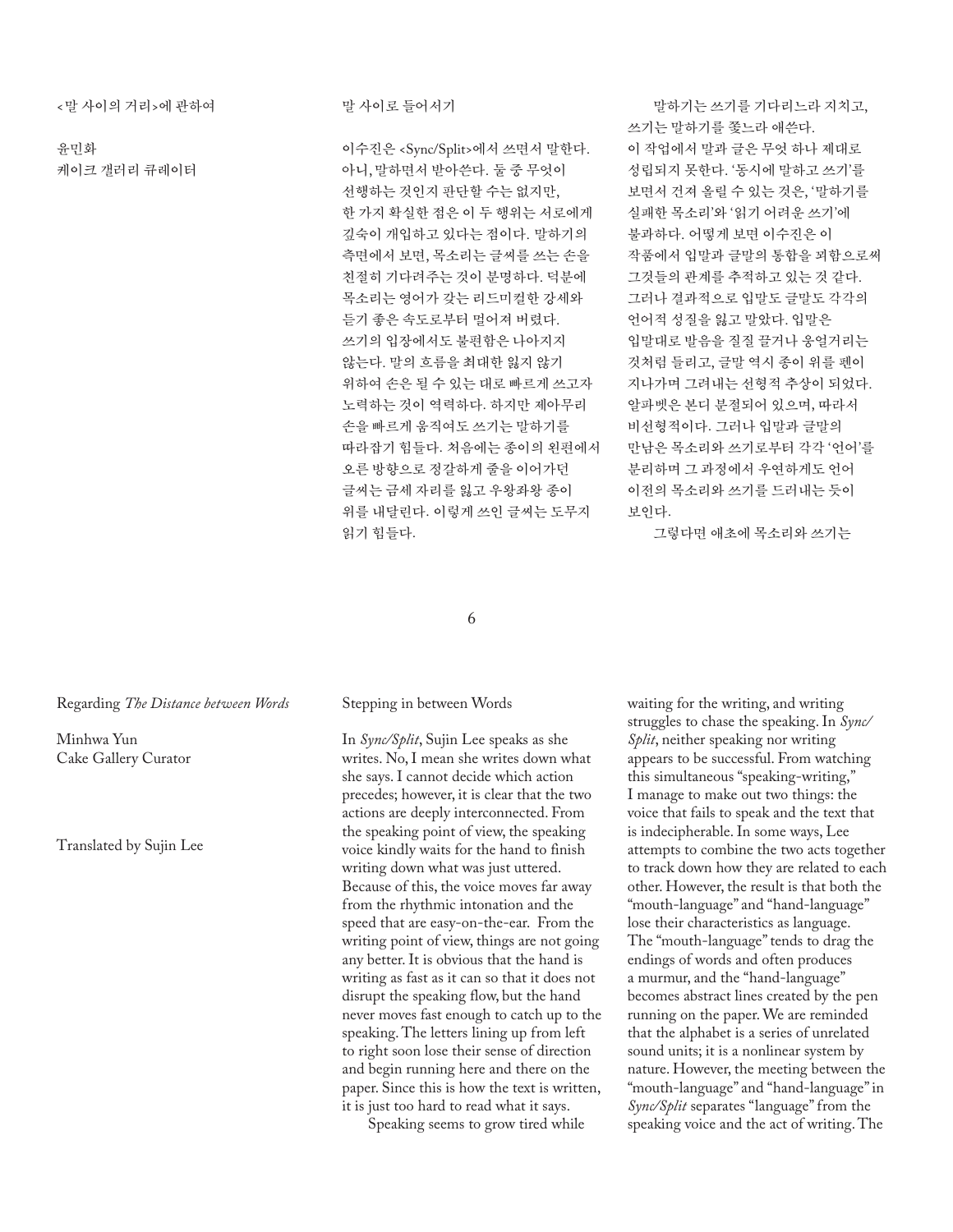어떻게 언어와 관계하고 있는 걸까. '(언어로 인하여) 의미가 있기 이전의 목소리'는 무엇을 어떻게 표현했을까. 마찬가지로 '(언어로 인하여) 글자로 판독되기 이전'의 쓰기는 '읽기'를 위함이었을까 '보기'를 위함이었을까. 이 물음들은 목소리를 음성언어와 문자와 관련해서 각각 생각해보는 것으로 이어진다. 나아가 우리가 목소리를 사용하는 방식, 그리고 쓰기를 하는 방식에 대한 생각도 꼬리를 물고 뒤따른다. 이수진은 <Sync/Split> 뿐 아니라 거의 모든 작품에서 목소리와 쓰기, 그리고 그것들이 각각 언어와 관계하는 방식을 다루고 있다. 특히 이 작품이 그러한 대주제를 압축적으로 보여주고 있기에 서두에서 밝히는 것으로 글을 시작하는 것이다. 이수진은 음성언어와 문자에 대한 흥미로운 실험을 지속적으로 보여주면서, 목소리의 본질, 쓰기의 본질에 대한 궁금증을 일깨우고, 그것들을 '언어'의 차원에서 생각해보게 한다. 이

과정에서 여러 가지 곁가지들이 발생한다. 목소리와 쓰기가 갖는 고유성이 '언어'를 만나게 되면서 말하고 쓰는 주체에 대한 문제, 모국어와 제2의 언어의 문제, 번역에 관한 문제 등 문화적, 사회적 담론들이 그 사이에 빼곡하게 자리하게 된다. 따라서 단일한 경로로 이수진의 작업을 관통할 수 없게 만들고 있다. 하지만 일단 이수진의 작품들은 하나같이 '언어'를 가만히 두지 않는다는 것. 그것을 다양한 방식을 동원하여 뒤흔들고 해체하고 균열을 일으켜 낯선 형태로 우리 앞에 제시한다는 것. 이것이 우리가 이수진의 미로 같은 작품 세계로 들어갈 때 꼭 쥐고 있어야 할 한 타래의 실임에는 분명할 것이다.

목소리와 언어 사이의 거리

<One Horse or Two Horses? (In a Hungry Voice)>에서 목소리로 등장하는 여섯 명의 화자는 서로 다른 억양으로 영어를

구사한다. 이들은 사전 녹음 작업을 통해, 한목소리로 텍스트를 읽었다. 그들의 목소리는 때로 조화를 이루는 것 같지만, 결국 각자의 억양과 리듬을 쫓아 서로 다른 음성으로 갈라선다. 화면에는, 여섯 명의 목소리와 함께 텍스트를 발화하는 작가의 모습이 보인다. 여섯 개의 목소리 각각이 결코 하나로 온전히 통합되지 못하는 것과 마찬가지로, 작가의 입 모양 또한 그들의 것과 만남과 헤어짐을 반복한다. 작가는 녹화하는 과정에서는 소리 내어 그들의 목소리와 함께 했지만, 최종적으로 영상에는 작가의 목소리는 삭제된 채, 여섯 명의 목소리만이 들리게 된다. 나는 이수진의 입 모양과 한때는 만났다가, 다시 분리되는 출처를 알 수 없는 여섯 명의 목소리를 들으며 한껏 '이상함'을 느꼈다.

이 이상함은 작가가 가리키고자 하는 목소리와 언어 사이의 어디인가에서 흘러나오는 것이 틀림없다. 그 사이 공간을 호출하기 위해서 작가는 '여섯

7

process helps us imagine what writing and speaking may have been like before language was born.

I wonder how the voice and writing came to join language in the first place. Before language was there to assign a meaning, what did the voice express and how? Likewise, before language became a tool for deciphering, was writing something to be "read" or to be "seen?" These questions leave me pondering how we connect the voice with spoken language as well as with written language. Furthermore, they make me think about the ways in which one utilizes the voice and the written word. Most of Lee's work deals with the space between language, the speaking voice, and the written word. The reason I have chosen to describe *Sync/Split* in detail, is that I believe it best represents the topics Lee's work has explored to date. Lee has experimented intriguingly with spoken text and written text; her work leads the audience to contemplate

the essence of both the voice and writing. There are many other issues to consider related to the topic: the identity of the speaker and writer when the authenticity of the voice and the written word come together to make meaning, the notion of mother tongue and a second language, the difficulties of translation, etc. One will see all these cultural and social discourses as part of a bigger discussion about Lee's work. Therefore, the audience must contemplate multiple layers of context in order to understand Lee's work. Lee does not leave language as it is; she shakes it up, cracks it down, and then re-presents it to us in a somewhat unfamiliar form. This makes up a "skein of thread" that we must hold on to as we enter Lee's maze-like work.

The Distance between the Voice and Language

In *One Horse or Two Horses? (In a Hungry* 

*Voice)*, there are six voices speaking English with accents, and the accents are all different. Lee made a recording of the six voices reciting the same text. The six voices unite at times; but soon they come apart as each follows its own rhythm and intonation. The artist on the screen utters the same words with the six voices simultaneously. Just like the six voices that fail to stay together, the artist's mouth moves in sync with them and goes out of sync, again and again. For the video shoot, the artist recited the text while listening to the recording of the six voices, but later removed her own voice; the artist's voice is no longer audible in the finished piece. It is disorienting watching the artist's mouth repeatedly going out of sync from the disembodied voices.

I am certain that this strange feeling seeps out of the space somewhere between the voice and language, and this is the space to which that the artist wants us to pay attention. Lee utilized people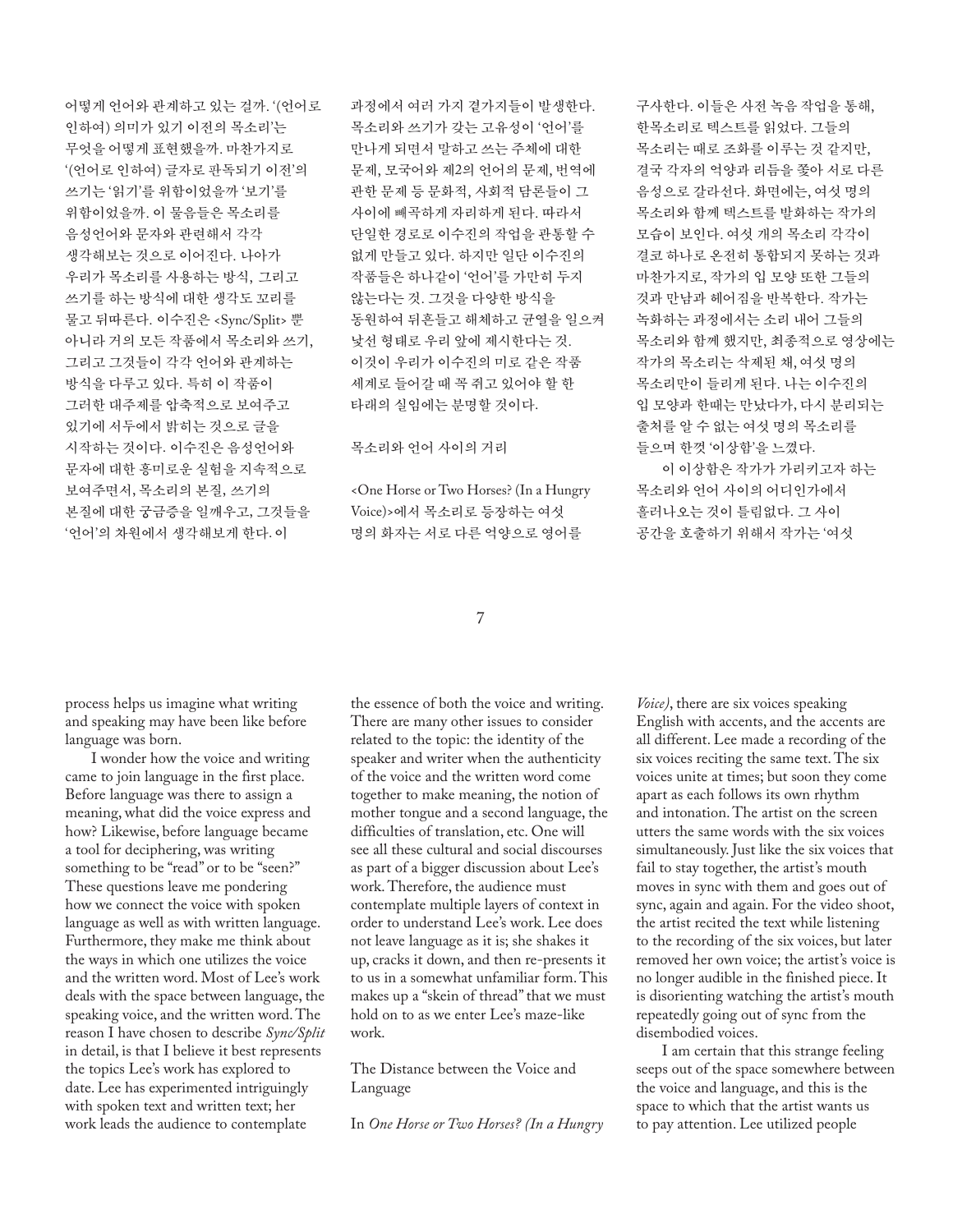명의 서로 다른 억양으로 영어를 구사하는 사람들'을 작품에 초대한 것으로 보인다. 이들은 각자의 고유한 억양으로 영어를 발음하기 때문에, 어떤 예민한 청자는 이들의 출신을 쉽게 알아차릴 수 있을지도 모른다. 모국어가 아닌 제2의 언어로 영어를 습득한 경우에, 대부분 자신의 모국어에 기반을 두는 독특한 억양이나 리듬을 가지고 발음하게 된다. 영어가 모국어인 경우에도, 어느 지방에 거주하느냐에 따라 조금씩은 다르게 발음을 하기 마련이다. 그런데 한국에는 '미국식' 영어 혹은 '영국식' 영어를 가르치는 실용 영어 학원이 있다고 한다. 본토의 발음으로 영어를 사용하도록 지도한다는 발상인데, 가만히 생각해 보면 '미국식' 혹은 '영국식'의 영어가 존재한다고 믿는 것만큼 바보 같은 일도 없다. 이 세상에 과연 '기준'으로 정해진 발음이라는 것이 존재할까. 어떤 언어를 구사할 수 있다는 것은 결코 그 언어의 '기준'과 똑같게 발음할 수 있다는 것을 의미하지

않는다. 그 어떤 언어도 목소리들을 하나로 만들지 못하기 때문이다. 목소리들은 결코 언어 안에서 같아지거나 통합될 수 없다. 목소리는 그 어떤 언어에 놓이더라도, 항상 자신의 고유성을 잃지 않는다. 이 작품에서 이수진은 출신 지역을 고려하여 여섯 명의 화자들을 작품 속에 초대하는 것으로, 목소리와 모국어와의 관계에 대한 호기심을 끌어낸다. 즉, 목소리와 정체성의 관계에 대한 문제를 제기하는 것이다. 이수진의 작품에서 여섯 명의 목소리가 결코 하나로 조화로울 수 없었던 데에는 '언어'가 아무리 그 목소리들을 분절하여 통합시키려 해도 화자들의 고유한 정체성을 담는 목소리의 특성까지는 불가능했기 때문일 것이다.

고대의 어느 철학자는 '목소리란, 육체에 생명을 불어넣는 영혼과도 같은 것'이라고 했다. 목소리는 살아있는 사람의 들숨과 날숨, 입술과 혀의 마찰이라는 생명력이 함께해야만 가능하다. 목소리는 육체와 그 육체의 삶과 붙어있다. 따라서

누군가의 목소리는 그 육체의 존재, 그리고 그 존재의 고유한 정서가 가진 리듬, 박자, 밀도를 은밀히 드러내기 마련이다. 이렇듯 목소리는 하나의 몸속에 상감 되어야만 한다. 그런데 화면에는 여섯 명의 목소리가 갖는 이상한 리듬을 열심히 쫓는 작가의 모습이 보인다. 여섯 명의 목소리와 함께 하는 이수진의 표정과 입 모양은 공허하고 어색하다. 음색이 다른 여섯 명의 목소리가 한 데 모이면서 그 누구의 몸의 흔적도 정확히 잡아내기 힘들다. 영혼을 잃은 목소리의 총합은 마치 기계음과 유사한 효과를 내는 것 같다. 그것을 쫓는 작가의 표정도 어색하고 낯선 기계처럼 느껴진다. 그런데 한 가지 재미있는 일화가 있다. 이수진은 전시의 일환으로 아티스트 토크를 하는 자리에서, 이 영상을 관객에게 보여주는 것으로 자신에 대한 소개를 대신했다. 이것은 마치 "자, 내가 누구인지 알아낼 수 있으면 알아내 봐요!" 하고 짓궂은 질문을 던지는 것 같았다. 자신의 것이 아닌

8

who speak English with accents in order to highlight the "in-between space." Someone with an experienced ear may be able to tell where each voice "comes from." The speech of "non-native" speakers tends to carry a certain accent or rhythm of their mother tongue. Even for a native English speaker, his/her speech could have a regional accent depending on where s/he lived. In Korea, there are private institutes where they teach students how to speak "American English" or "British English." They are based on the idea that they teach people to sound like "native speakers of English." What a foolish idea it is to believe that there is one way to "sound"! Is there such a thing as "standard pronunciation"? Mastering a language doesn't mean that one speaks and sounds exactly the same as the "standards." There is no language that makes different voices sound identical. Language cannot process multiple voices and turn them into one same voice. Whichever language it speaks,

the voice retains its own authenticity. In *One Horse or Two Horses?*, the artist stirs up our curiosity about the relationship between the voice and mother tongue by presenting us with six people whose speech reflects their "origins." This is, after all, a question about how the voice and identity are related to each other. Even if language tries to unify the voices within its system, it fails to alter the authenticity that resides in the voice. Therefore, the six voices never stay as one, in harmony.

According to an ancient philosopher, the voice is like "a soul that breathes life into the body." The voice exists with life a living body that inhales and exhales with friction between the lips and tongue. The voice is attached to the body and its life. Therefore, the voice reminds us of the living body and also reveals the rhythm, pulse, and "density" of the spirit inside. The voice must be implanted in the body like that in order to exist. One sees the artist tirelessly following the strange

rhythm of the six voice's speech. Her facial expression and mouthing seem empty and unnatural. When the six differently sounding voices overlap, it is hard to differentiate one body from the others. The combination of the soulless voices resembles the sound of a machine. The image of the artist's face trying to follow those voices is strange and machinelike as well. Lee held an artist's talk in conjunction with the exhibition *The Distance between Words* and introduced herself by playing a clip from *One Horse or Two Horses?* It was as if she were mischievously saying, "Well, guess who I am if you think you can!" By using other people's voices as a self-introduction, it felt like Lee was suggesting a game to play to show how the voice can open oneself up, or how well one can hide him/herself in the voice. Yes, the voice is like the key to open or lock the door to a person's identity.

I would like to point out an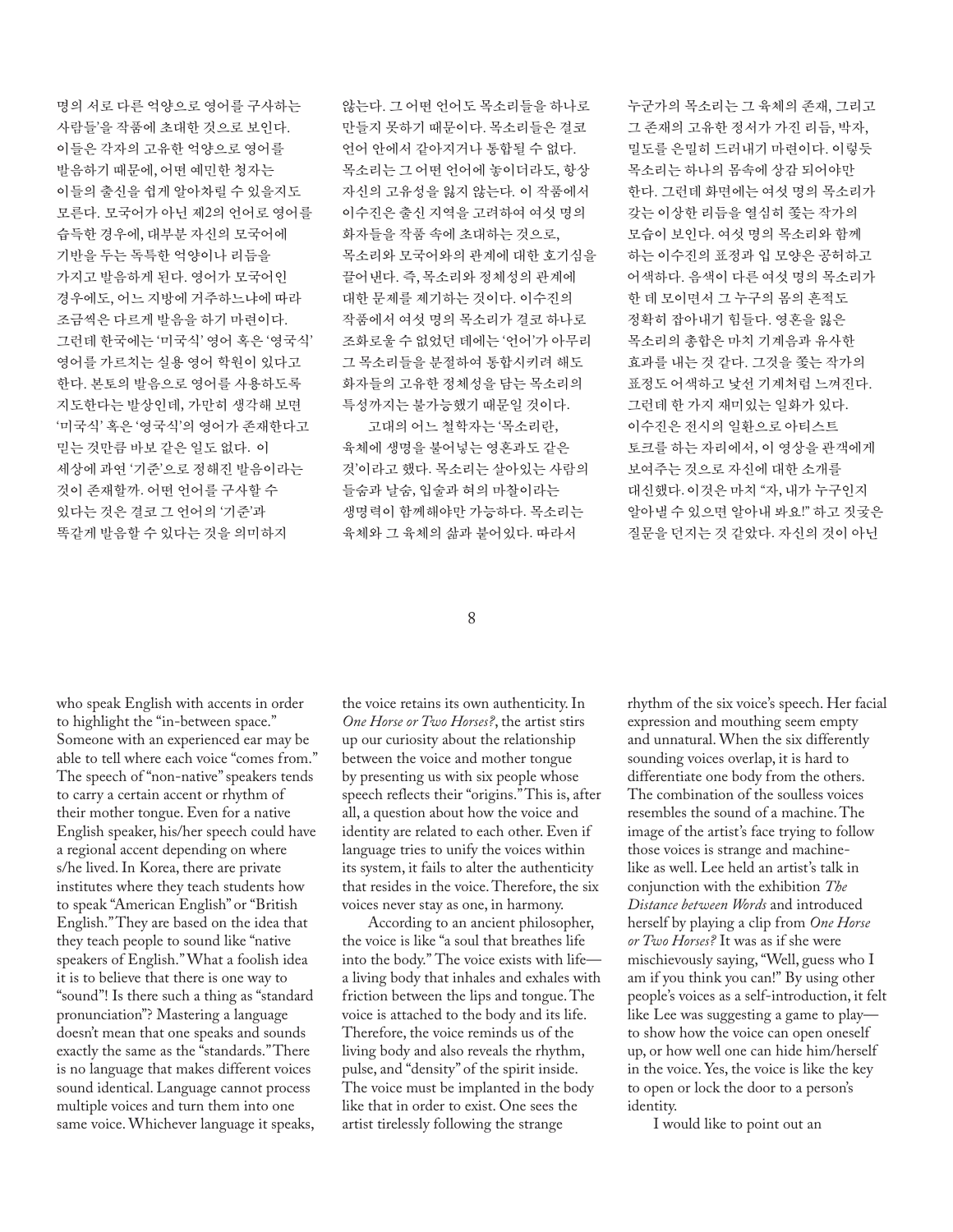목소리로 자신을 소개하는 작가 이수진의 태도는 '목소리'를 통해 자기 자신을 얼마나 활짝 열어젖힐 수 있는지, 혹은 얼마나 꼭꼭 숨어 들어갈 수 있는지 내기를 하며 관객들과 게임을 하는 것처럼 느껴졌다. 그렇다. 목소리란 누군가에게로 들어갈 수 있는 문을 열 수도, 잠글 수도 있는 '열쇠'와 마찬가지이다.

이 작품의 스크립트를 보면, 흥미로운 부분을 발견할 수 있다. 이수진은 여섯 명의 화자들에게 특정 텍스트에 특정한 목소리를 요청했다. <sup>1</sup> 괄호 안에 기재된 특정한 목소리에 대한 요구는 연극 대본에서 흔히 발견할 수 있는 '지문'과 유사하다. 배우는 극본에 적힌 지문을 통해 자신이 연기해야 하는 상황을 이해하고 그것을 수행하게 된다. 따라서 보통 지문은 객관적이고 설명적이다. 이수진은 스크립트에서 지문을 활용하여 여섯 명의 목소리에 화가 나거나, 배가 고픈 등의 캐릭터를 입히고자 하였다. 당연한 결과로, 해당 부분을 읽을 때 여섯

명의 목소리는 유독 커지거나 작아지거나 날카로워지는 등 리듬과 박자 면에서 극적인 변화를 드러내었다. 짧은 지점이었지만 이 작품에서 지문은 그것을 연기하는 자로 하여금 수행하도록 이끄는 강제력을 충분히 보여주었다고 생각된다. 이러한 수행성을 이끄는 강제력은, 나에게 신의 말씀을 연상하게 하였다. 흔히 신의 말씀을 '목소리 없는 문자'라고 한다. 성서의 신은 말로써 행동하고 그 언술을 통해 힘을 발휘한다. 그의 칙령은 문자를 통해 고정되어 율법으로 전해진다. 그러나 그 율법에 신의 목소리는 없다. 말씀이 있었지만, 목소리 없이 율법으로 쓰인 것이다. 쓰인 말, 신의 말씀은 목소리 없는 말로 우리에게 계시된다.<sup>2</sup> 이런 성격은 지문의 그것과 유사하다. 연출가는 지문을 통해 목소리 없는 문자로 배우에게 지시하고 따르도록 만든다. 따라서 내 생각에 이 스크립트에 쓰인 지문에서 중요한 것은 얼마나 화가 났는지, 배가 고픈지 하는 목소리의 설정에 있는 것이 아니라, '목소리

없이' 쓰인 문자를 읽고 그것을 목소리로 드러내도록 이끄는 어떤 강제성에 있다.

목소리와 문자 사이의 거리

신에게는 말씀과 문자 사이를 매개하는 목소리가 존재하지 않기 때문에, 신의 글은 목소리 없이 태어난 글이다. 그렇다면 인간은 '목소리' 없이 문자를 사용하는 것이 가능할까. 데리다 식으로 말하면, 과연 인간의 언어는 목소리에 의해 대리보충되어 있을까. 이 물음은 인간의 몸, 몸의 한계와 제한으로서 목소리가 문자 언어에 기재되어 있는가를 묻는 것이다. 인간의 소통은 '허파'라는 기관에 의해 조건 지어지듯이, 어떤 말도 의미가 있기 위해서는 '목소리' 없이는 결코 표현될 <mark>수</mark> 없다.<sup>3</sup> 그러니까 '목소리'와 '문자'는 이미 서로에게 매개되어 있다는 말이다. 서양 전통은 목소리와 로고스를 동일시하고, 문자를 이차적이고 열등한 것으로 규정해왔다. 그러나

9

interesting passage in the script for *One Horse or Two Horses?* where Lee asks the participants to "voice" their lines in certain manner.<sup>1</sup> The instructions for specific voices in parentheses are similar to the stage directions in a play. Stage directions help actors contextualize the text and perform it. Therefore, they are usually objective and explanatory. Lee's instructions guide the voices to be "angry" or "hungry." As a result, the voices reading these particular lines become distinctively soft, loud, or sharp, causing a dramatic change in the rhythm and pitch of their speech. It is a small part, but the directions clearly highlight the force within language, leading the performers to change the manner of their speech. Such performative power of language reminds me of the voice of God. God's voice is often referred to as "words without a voice." God in the Bible acts and presents his power through speaking. God's orders become concrete through writing and are passed down as

commandments. However, there is no audible voice of God. His words, which did not come with the voice, are used as commandments. The nature of God's Word resembles that of stage directions in a script. Directors guide actors how to act and speak based on the stage directions, which are not connected to a voice.<sup>2</sup> Therefore, what I consider crucial here is not how angry or hungry the voice is supposed to be, but the ability of written language to compel action without any sound at all.

The Distance between the Voice and Written Language

There is no actual voice connecting God's speech and his Word; God's Word was born without being spoken, without the sound of his voice. Then, is it possible for humans to write without spoken language?3 As Jacques Derrida wrote, is writing a supplement to speech, really?

This is also a question about whether speech is already ingrained in written language as a reminder of the human body, including its limitations. Just as human speaking requires lungs, speech cannot produce a meaning without a voice.<sup>4</sup> In other words, the voice and speech are already connected to each other. Western traditions consider spoken language to be the *logos*, but written language to be secondary and even inferior. However, their definition of speech does not include the sound of simply released air such as a cough or laughter. This means only the part of the voice that can be broken down and acknowledged by written language is considered as speech in their philosophy. In phonocentrism, only the spoken language, which is articulated and rendered by written language counts as the voice. Written language processes the voice with its symbols and turns it into language. Lee's video work *Re-Conversation(s)* [sic]<sup>5</sup> uses subtitles in an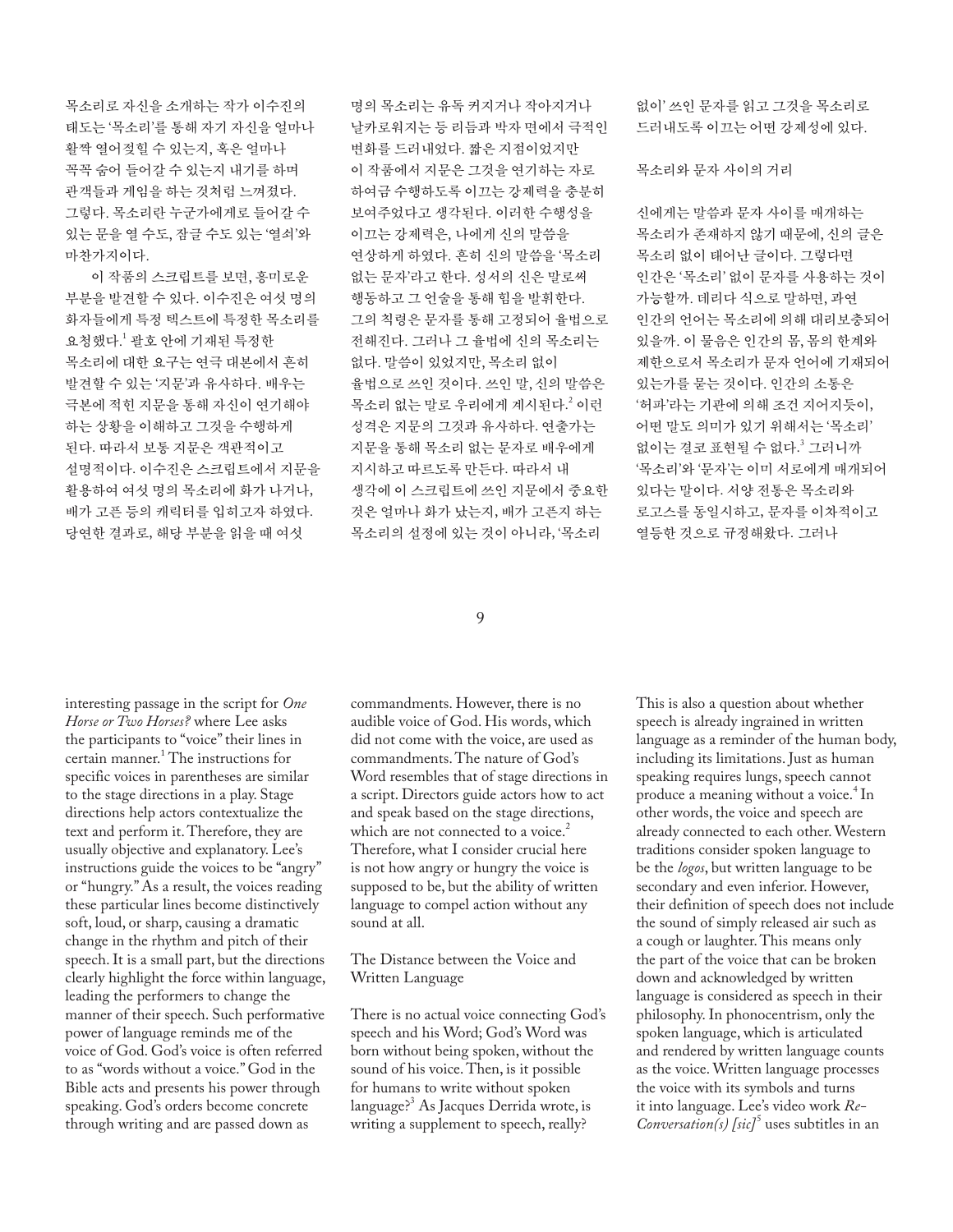그들이 말하는 목소리에는 기침이나 웃음과 같은 단순히 새어 나온 공기는 없다. 비선형적이고 분절된 의미를 가진 언어로서의 목소리만이 해당하는 것이다. 음성 중심주의에서, 목소리란 이미 문자에 의해 분절되어 의미를 가진 말과 다름없다. 철자라는 분절된 기호를 통해 목소리는 언어가 된다. 이러한 목소리와 음성언어, 그 사이를 매개하는 문자와의 관계를 이수진은 <레의 대화>4 에서 '자막'의 독특한 사용을 통해 드러내고 있다.

 <레의 대화>는 두 사람의 대화를 영어와 한국어로 들려주고, 동시에 보여준다. 처음 들리는 것은 영어이다. 화면에는 영어 대화를 받아쓴 영어 텍스트가 있다. 그리고 이것의 '자막'으로서 한국어가 등장한다. 그런데 관객은 금세 이상한 지점을 발견하게 된다. 왜냐하면, 들리고 보이는 영어 대화와 한국어 자막이 일치하고 있지 않기 때문이다. 그 이유는 작가가 대화를 진행한 방식에 있다. 1) 그들은 첫 번째

오디오 트랙을 준비하기 전에 영어로 대화를 나누었다. 그 대화의 부분을 선택하고 최대한 충실하게 받아 적어 스크립트로 만들었다. 2) 이 영어로 된 스크립트를 소리 내어 읽으며 첫 번째 녹음을 진행하고, 이 녹음된 대화가 작품에서 소리로 먼저 관객에게 들리게 된다. 3) 그리고 두 번째 녹음은 같은 영어 텍스트를 보면서 한국어로 즉흥적인 번역을 한 것이다. 4) 이때 한국어로 나눈 대화를 받아쓴 텍스트가 자막에 흐르게 된다. 따라서 이 작업에는 여러 겹의 받아쓰기와 번역의 과정이 압축되어 있다. 그리고 그 압축된 결과물로서 작품을 통해 작가는 의도적으로 말과 글, 이 둘 사이의 거리를 극적으로 가시화한다.

 "I might, I could have spea- speak-- I could have, so you know." "Eng--not, not everyone." "Hahahaha!"

#### 10

unusual way to present the relationship between the voice and spoken language, and to show how writing joins the two together.

In *Re-Conversation(s) [sic]*, the audience sees and listens to a conversation in Korean and in English. The piece begins with English audio. The screen shows an English text, which is a transcript of a conversation, and is accompanied by Korean "subtitles." Soon, the audience will find things become strange. The English speaking and writing do not match the Korean subtitles. One can find the reason of this "un-synchronicity" in the work process. (1) The two speakers (Lee and Yu) had a conversation in English before recording their "first audio track." Several parts of the conversation were selected and transcribed as faithfully as possible. The transcript was turned into a script. (2) They recorded their "first audio track" by reading aloud the script, which is in English. This is the audio that the

audience hears first in the piece. (3) The speakers recorded their "second audio" by verbally translating the same English script into Korean on the spot. (4) The transcription of the Korean conversation was used in subtitles in the piece. There are many layers of dictations and translations in the piece. The combined result effectively makes visible the distance between the spoken language and written language.

 "I might, I could have spea- speak-- I could have, so you know." "Eng--not, not everyone." "Hahahaha!" "Because I don't have like a set, uh, like, uh, minimum, limit?" "Because I know the circumstances where, it's just impossible to pay me, but…" "it's, it's, uh, it's good to know from the start."

— Excerpts from *Re-Conversation(s)* 

 "Because I don't have like a set, uh, like, uh, minimum, limit?"

 "Because I know the circumstances where, it's just impossible to pay me, but…" "it's, it's, uh, it's good to know from the start."

— <레의 대화>에서 발췌

먼저 자막의 사용에서, 작가는 의도적으로 대화 중에 드러나는 모든 발화 작용들을 빠뜨리지 않고 적고 있다. 여기에는 말을 더듬거나, 웃거나, 발음을 끌거나, 자신의 말 중 문법적인 오류를 수정해가는 과정 등을 모두 포함한다. 보통 자막은 완벽한 문법으로 수정되어 쓰이기 마련이다. 우리는 자막이 실제 대화와 정확히 일치하지 않더라도 그것을 문제 삼지 않는다. 사실 문법이라는 형식 바깥의 것들–웃음, 기침, 말 더듬기 등–을 문자로 기술하기는 만만치 않은 작업이다. 작가는 이 작업을 하면서 "어디까지

# *[sic]*

In the subtitles, Lee intentionally includes the non-verbal vocalizations and other natural spontaneous elements of speech. They include laughter, drawls, and verbal self-corrections of grammatical errors. Generally, subtitles are only mostly accurate. It is rarely a problem if subtitles do not match the conversation word for word. It is, in fact, not an easy task to translate the elements outside of grammar—such as laughter, a cough, or a stutter—into written language. Lee confessed that she was quite confused by how far she should have gone in terms of transcribing every little detail in the conversation. She also stated that it was much easier writing down the same elements in Korean than in English. The ease or difficulty of this task must depend on how phonetic each language is. When one examines the transcriptions (the script and the subtitle), s/he tends to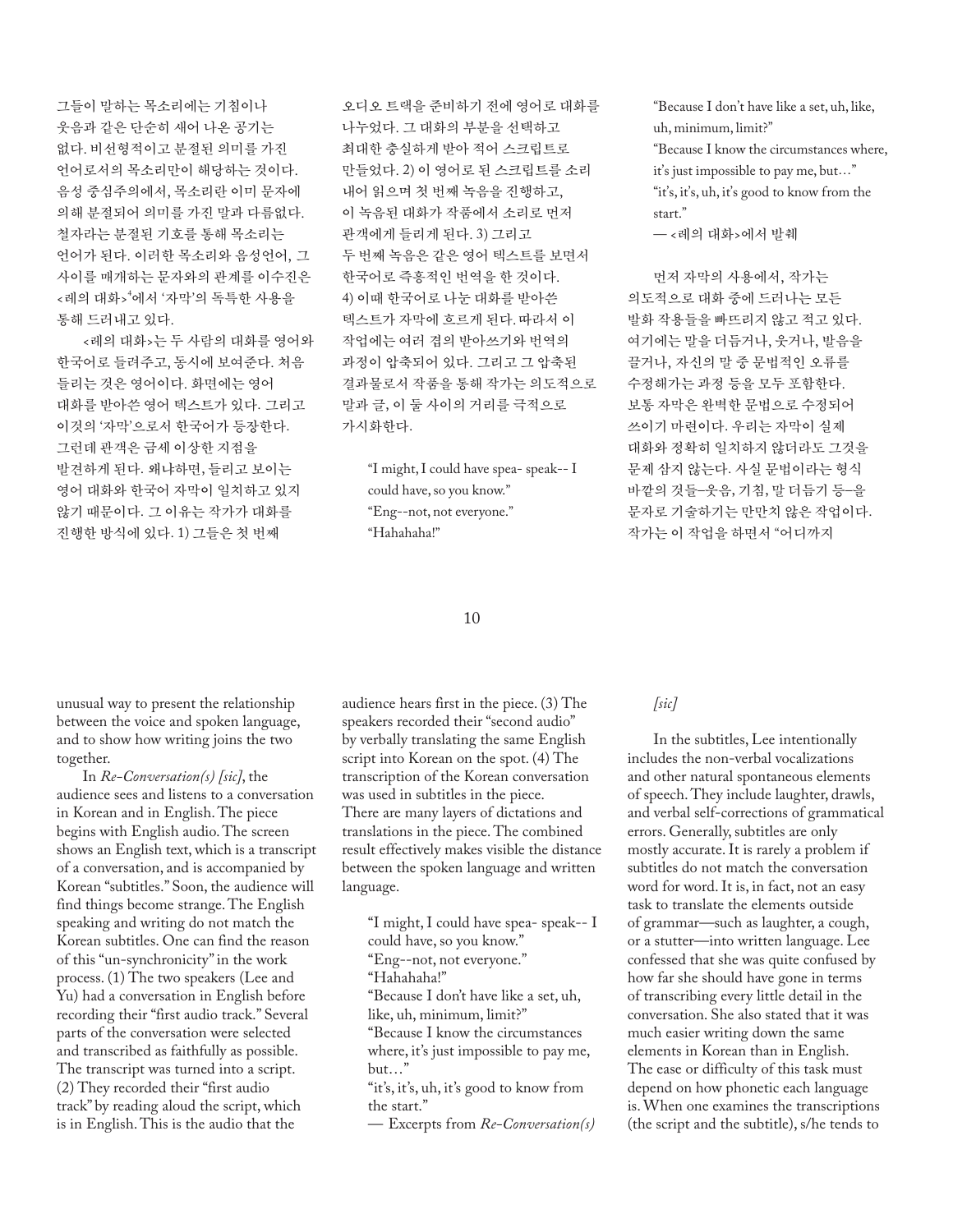그대로 받아 적고, 어디부터 생략해도 되는지 헷갈린다."고 고백하기도 했다. 그러면서 "영어보다는 한국어의 경우, 이런 받아쓰기가 훨씬 수월했다."고 전했다. 이것은 언어마다 음성 언어와 문자 사이에 서로에게 개입하는 방식이 다르기 때문일 것이다. 그녀가 받아쓴 문장들을 가만히 보면, 언어 바깥의 것들까지도 받아썼기 때문에 제대로 읽히지 않는 부분들에서 유독 눈길이 멈추게 된다. 그럴 때마다 언어의 이질적인 또 다른 얼굴을 발견하는 듯 생경하다. 데리다는 "문자란 한 벌의 옷이 아니라 변장이다." 라고 말한 바 있다. 문자란, 의미에 내재하지 않은 전혀 이질적인 것으로서, 의미 자체를 변질시키고 왜곡시킬 수 있다는 것이다. 우리는 대화로 '들을' 때에는 별다른 이상함을 느끼지 못하지만, 일단 문자로 대화의 시시콜콜한 오류와 예기치 않은 소리를 직면하게 되면 그제야 자세를 바로잡고 언어를 다시 보게 되는 것이다. 이수진의 받아쓰기는 문자가

어떻게 언어를 불편하게 만들 수 있는지를 보여주고 있다.

그런데 들뢰즈의 경우에는 오히려 이처럼 언어의 지배를 넘어서는 목소리 그 자체에 의해서 표현되고 경험되는 것 –설령 그것이 언어를 왜곡하더라도–에 관심을 보였다. 그는 카프카에 대한 연구를 통해 "기호학적으로 형성된, 작곡된 음악이 아니라 순수한 음성적 질료"로서 "의미화, 작곡, 노래, 말을 피해 가는 외침 소리"를 탐구하고자 했다.<sup>5</sup> 나는 이수진이 2009년에 행했던 퍼포먼스 작업 </fə netik simbəlz/>에서 이러한 들뢰즈의 관심과 유사한 맥락을 발견할 수 있었다.

</fə netīkˈsīmbəlz/>에서 이수진은 거리의 콘크리트 바닥에 흰 분필로 글씨를 썼는데, 모든 문자는 '발음 기호'만을 사용하여 적었다. 영어 사전에서 발췌한 발음 기호를 바닥에 써 내려가는 동안, 관객들은 발음 기호를 육성으로 읽게 되는 퍼포먼스였다. 발음 기호라는 것은 사실

영어가 모국어인 사람들에게는 불필요한 기호이다. 나처럼 모국어가 한국어일 경우에, 제2의 언어로 영어를 배우기 위하여 발음 기호에 기대는 경우가 대부분일 것이다. 이때, 발음 기호는 정확한 발음으로 언어를 구사하도록 돕는다. 그러나 이미 영어를 유창하게 사용하는 사람들에게 발음 기호란 오히려 발음을 방해할 뿐이다. 사람들은 오히려 발음 기호로 인해 더듬거리게 되고, 마치 수수께끼를 푸는 듯이 발음 기호로부터 그것이 어떤 단어인지 유추하게 된다. 그리고 그 단어가 무엇인지 알아차리는 순간, 쓰인 기호와는 별개로 자신이 기억하고 있는 단어의 발음을 빠르게 발성해 버리는 것이다. 작가는 실제로 "영국 출판사에서 만든 사전을 사용했는데 각각의 단어에는 영국 발음, 미국 발음이 차례로 제시되어 있었다. 나는 이 둘을 왔다 갔다 하며 사용했는데 어느 것이든지 사람들은 자신이 가진 악센트와 함께 발음했다."고 술회하였다. 발음 기호는 목소리가

# 11

linger on the parts that do not read easily due to the elements outside language. When this happens, it is as if we discover another aspect of language that we have not known before and find it uncanny. As Derrida reminded us, "[writing] is not a guise for language, but disguise."<sup>6</sup> Written language is not in the meaning itself; they are separate entities. Therefore, writing can alter and distort the meaning. We do not usually find it strange when we hear the small "non-words" in a verbal conversation. However, when we see the same elements presented in written language, it makes us sit up and have another look. Lee's "dictation" shows how written language can create discomfort with language itself.

Gilles Deleuze was interested in the elements expressed and experienced through the voice, the things that go beyond the control of language—even if they misrepresent language. In his study on Kafka, Deleuze investigated in "a cry

that escapes signification, composition, song, and words," which is "a pure sonorous material," not "a composed and semiotically shaped music." 7 I was able to see a Deleuze-like interest reflected in Lee's performance piece */fӞӏnetضkӌsضmbӞlz/*.

For */fӞӏnetضkӌsضmbӞlz/*, Lee writes on the concrete ground with a piece of white chalk, only using the phonetic symbols. As Lee selects words from her English dictionary and writes down their phonetic symbols, the audience enters and reads aloud what Lee wrote. Phonetic symbols may be unnecessary for people who are native speakers of English, but if one spoke Korean as her mother tongue like me, s/he would often depend on phonetic symbols to learn how each word should be pronounced. However, the same exact symbols easily disrupt a fluent English speaker's speech because the unfamiliar symbols may cause him/ her to stutter or stumble on words. It will be as if they are solving riddles, guessing

what each word is. When the audience realizes which word the symbols signify, they tend to go ahead and say the word, separating themselves from the process of deciphering. Lee reflected on the experience, "I actually used a dictionary made by a British company; therefore it listed pronunciations of British English *and* American English. Even though I alternated between the two, people didn't seem to care about the differences and spoke in their own accents." Those phonetic symbols are carefully designed to represent different sounds, but we are already accustomed to the way our *voice leads us to speak.* /*f*<sup>∂</sup>*, netIk 'sImbalz*/ presents a situation where the written word as a symbol cannot control the voice. This is the space where the audience slips and falls within language; it is where the voice reveals itself as a pure sonorous material.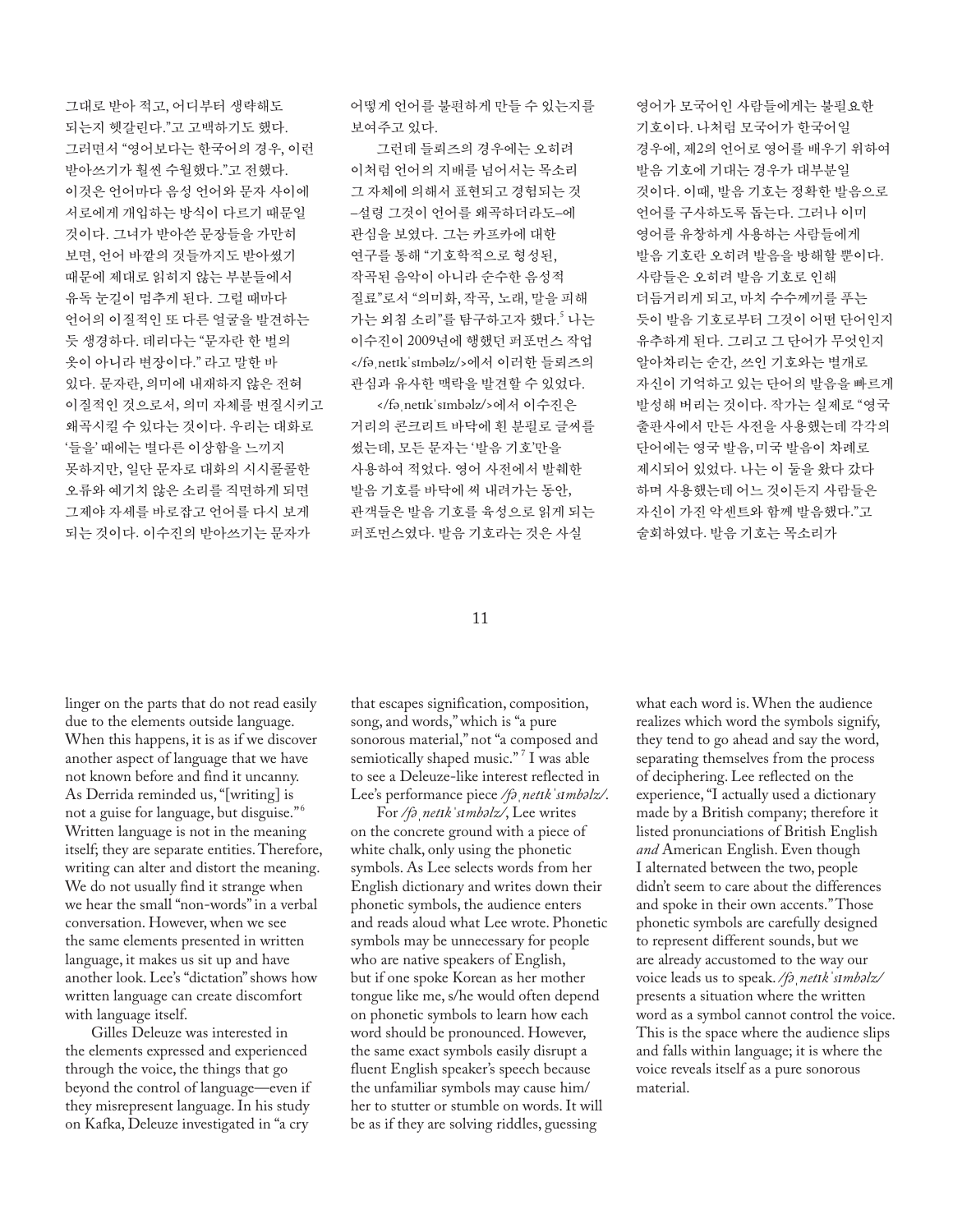정교하고 섬세하게 음성 언어를 표현하도록 고안되었지만, 우리는 이미 자기 자신의 목소리가 스스로를 이끄는 대로 발성을 하는 것에 익숙한 것이다. 결국, 이 작품은 언어 사용의 모범이 되는 기호로서의 문자가 목소리를 완전히 지배하지 못하는 상황을 보여주고 있다. 관객들이 언어 안에서 자신을 미끄러뜨리는 상황, 다시 말해 순수한 음성적 질료로서 목소리 그 자체를 드러나는 상황을 끌어낸 것이다.

# 언어의 시간 사이의 거리

<레의 대화>는 번역에 대한 질문을 제기하기도 한다. 영어로 이루어진 대화를 영어로 다시 말하고, 받아쓰고, 그리고 한국어로 번역해서 말하고, 받아쓰는 과정에는 여러 갈래의 번역이 등장한다. 아마도 가장 두드러지는 번역은 영어 대화를 받아쓴 텍스트를 보면서 즉흥 번역을 하며 한국어로 대화하는 지점일 것이다. 그런데

필자는 영어로 대화했던 내용을 다시 영어로 반복해서 녹음하는 과정에서 또 다른 형태의 '번역'이 존재한다고 본다. 두 대담자는 모국어인 한국어를 내버려 두고, 영어로 원본의 대화를 나누기로 했다. 그리고 그 대화를 바탕으로 또다시 영어로 대화 나눈 것을 녹음하게 되는데, 여기에서 원본의 대화란 다시 말하면 작품의 프로토타입이 되는 스크립트라고 할 수 있을 것이다. 이 스크립트는 즉흥적인 대화를 통해 쓰였고, 두 대담자는 시간이 흐른 뒤에 스크립트를 보며 당시의 대화들을 되풀이했다. 두 번째 대화, 즉 녹음에 쓰인 대화는, 첫 번째 대화를 쓴 스크립트를 보며 현재의 시간에 새로운 대화로 다시 구성되는 것이다. 이렇듯 <레의 대화>에서 언뜻 불필요해 보이는 복잡한 과정을 거친 대화들의 총합을 보고, 들으면서, 나는 자신이 발설했던 과거의 말을, 현재의 시간으로 번역하는 행위에 대해 생각해 볼 수 있었다.

보르헤스의 무수한 단편 중에는

이상하고 기이한 이야기들이 많지만, 《돈키호테》를 번역한 삐에르 메나르에 대한 이야기만큼 이상한 이야기도 없을 것이다. 여타 보르헤스의 작품들과 마찬가지로 이 일화 또한 허구인데, 삐에르 메나르는 작중에서 《돈키호테》 1부의 9장과 38장, 그리고 22장의 한 부분을 번역한 사람으로 등장한다. 그런데 보르헤스가 칭찬해 마지않는 메나르의 최고의 작품은 원작 《돈키호테》를 스페인어에서 다른 언어로 번역한 것이 아니라, 스페인어에서 스페인어로 번역한 작품이다. 바로 이 점에서 <레의 대화>에서의 번역의 문제와 연결되는 아주 흥미로운 지점을 찾을 수 있다.

 "그는 또 다른 《돈키호테》를 집필하려는 게 아니었다 – 그것은 쉬운 일이지만, 그가 집필하려고 했던 것은 《돈키호테》 그 자체였다. 물론 그가 절대로 원작을 문자 그대로 옮겨 쓰려고 했던 것은

#### 12

The Distance between Periods in Time in Language

*Re-Conversation(s) [sic]* also brings up the notion of translation as a topic for discussion. The piece shows many different methods of translation: "respeaking" an English conversation in English, transcribing the "re-conversation," and interpreting the same conversation from English to Korean and then transcribing it. The most distinctive example may be the improvised Korean interpretation of the English script. I would like to state that another form of "translation" took place when Lee and Yu recorded their own reading of the English script. The speakers specifically chose the English language over their mother tongue, Korean, for their initial conversation, and then read the English script consisting of excerpts from the same conversation. I consider the English script to be the prototype for the piece.

The script was created by recording and transcribing the unscripted conversation. After some time passed, the two speakers got together and "repeated" their original conversation by reading the script aloud. The recording, which was used as the first audio track, is actually a new conversation held in present time. Watching the final result of all these complicated processes, which may seem unnecessary, allows me to contemplate the act of translating the words spoken in the past into the present time through speaking.

Jorge Luis Borges wrote many strange, peculiar short pieces, and nothing is more bizarre than the one titled *Pierre Menard, Author of the Quixote*. This is a fiction like many other works by Borges. In the tale, Pierre Menard is the person who translated the ninth and thirty-eighth chapters of the first part of *Don Quixote* as well as a fragment from chapter twentytwo. The work Borges considered to be Menard's best is actually not a translation

of *Don Quixote* written in Spanish to other language, but it's a translation from Spanish to Spanish. This is where I was able to find connections to the translations in *Re-Conversation(s) [sic]*.

 Pierre Menard did not want to compose *another* Quixote, which surely is easy enough—he wanted to compose *the* Quixote. Nor, surely, need one be obliged to note that his goal was never a mechanical transcription of the original; he had no intention of *copying* it. His admirable ambition was to produce a number of pages which coincided—word for word and line for line—with those of Miguel de Cervantes.<sup>8</sup>

Borges states that the language in Cervantes's original text is almost identical as Menard's translation. However, to Borges, Menard's text is almost infinitely richer compared to Cervantes's. There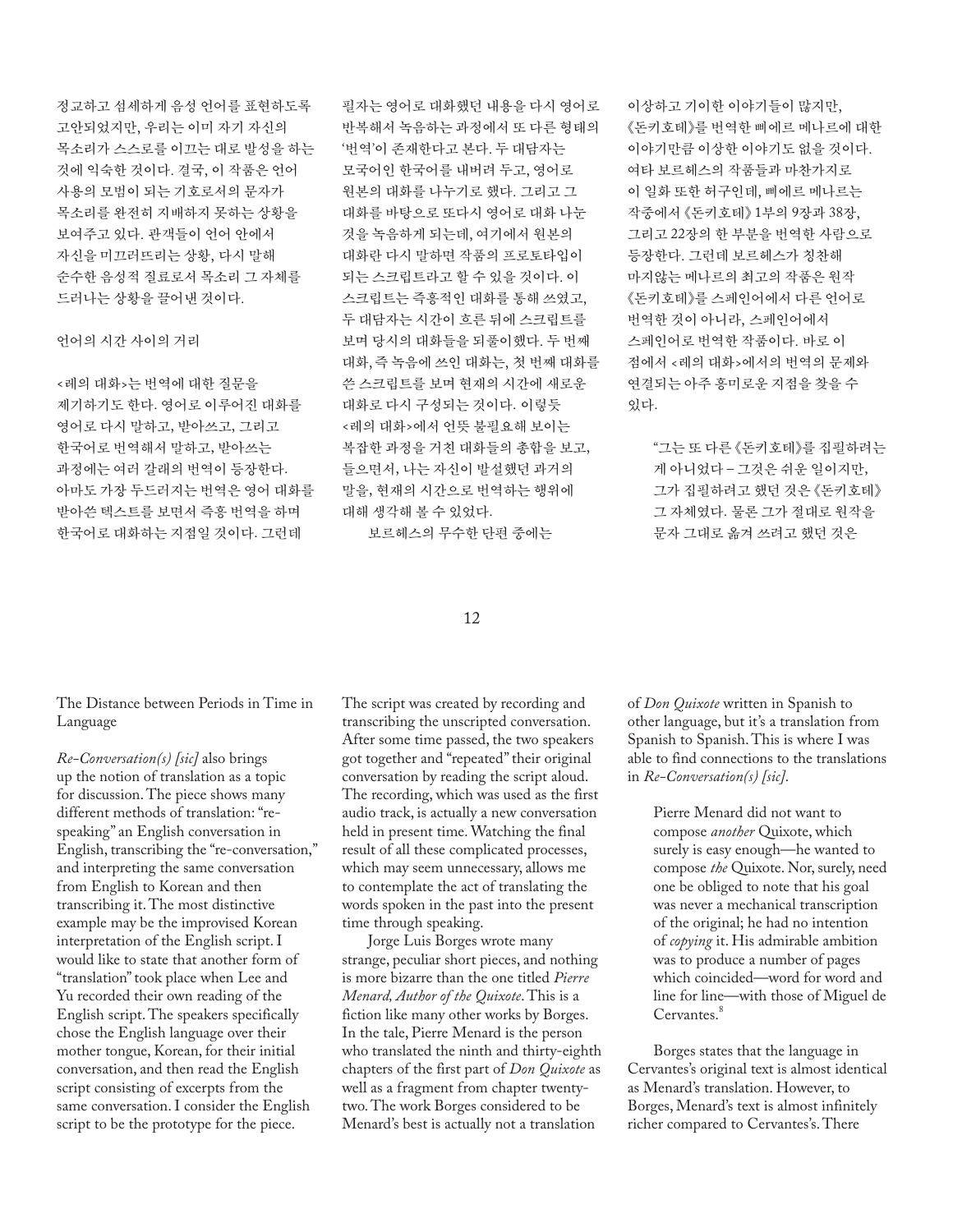아니었다. 그의 경탄할만한 야심은 미겔 데 세르반테스의 작품과 일치하는 – 단어와 단어, 그리고 행과 행 – 그런 몇 페이지를 쓰는 것이었다." 6

세르반테스의 원작 《돈키호테》와 메나르가 번역한 《돈키호테》의 텍스트는 언어상으로 전혀 다름이 없이 똑같다. 그러나 보르헤스는 메나르의 언어는 세르반테스의 언어보다 거의 무한정할 정도로 풍요롭다고 말한다.(!) 두 텍스트에서 다른 점이라고는 단 두 가지가 있는데, 하나는 세르반테스의 원작은 17세기에 쓰였지만, 메나르는 똑같은 문장을 두 세기 후에 썼다는 점이고, 다른 하나는 세르반테스의 경우에는 모국어인 스페인어를 유창하게 구사할 줄 알았으나, 메나르의 경우는 프랑스인인 만큼 스페인어를 열심히 공부하여 번역했다는 점이다. 메나르는 모국어인 불어가 아니라, 외국어인 스페인어를 배워서 외국어를 같은

외국어로 번역한 것이다.

그러니까 <레의 대화>는 참으로 메나르적인 (혹은 보르헤스적인) 번역을 보여주고 있다. 두 대담자는 어떤 이유에서건 자신들의 모국어가 아닌 영어로 원본을 만들었고, 그 원본을 보며 똑같은 대화를 다시 영어로 나누었다. 메나르의 번역에서 무한한 장점을 발견해 낸 보르헤스와는 달리, 나는 이수진과 대담자의 이 번역 아닌 번역에서 어떤 의미를 끌어내야 하는지 아리송하기도 하다. 그러나 한 가지 확실한 점은, 그들이 번역하고자 한 것은 자신들이 뱉어낸 과거의 말이었고, 그것을 현재로 가지고 와 녹음을 했다는 사실이다. 과거의 말을 현재에 와서 다시 한다는 것에서의 '번역'이란 정확히 무엇을 옮기는 행위일까. <레의 대화>에 숨겨진 레이어로서 '시간성'은 우리가 흔히 일상적으로 행하는 (한 언어와 다른 언어 사이의) '번역'에서 놓치고 있는 중요한 지점은 아닐까.

말하는 주체와 언어 사이의 거리

이수진의 작품들이 가리키는 곳에는 어떤 판타지로도 채울 수 없는 언어의 이면이 존재한다. 그 판타지는 '완벽한 언어'라는 허상이다. 앞서 살펴본 이수진의 몇몇 작품에서 언어는 온전하게 말하는 주체를 포섭하지 못하고, 어떤 식으로든 언어라는 체계 바깥으로 떠밀려 나오는 무언가를 배설하게 되는 상황을 만들어 내고 있었다. 말하는 주체는 자신이 언어와 붙어 있다고 믿지만, 그것은 어쩌면 잘 알려진 거짓말일 수도 있다. 언어에 완전히 통합되지 못하고 떨어져 나오는 자기 자신의 어떤 것 – 이수진의 작품의 경우에서는 특히 '목소리' – 을 외면한 채 언어로 자기 자신을 효과적으로 설명할 수 있다고 믿으며 사는 것이다. <레의 대화>에서 두 명의 대담자 중 하나는 "우리가 이 대화를 우리말로 했다면 굉장히 다른 방향으로 가지 않았을까"라고 말한 바 있다. 실제로 작품 속에서 이루어진

# 13

are only two differences between the two texts: First, Cervantes's original text was written in the 17<sup>th</sup> century while Menard composed the same text two centuries later. Second, Cervantes was a native Spanish speaker and therefore fluent in the language; but Menard, a French man, had to work to master the language and then translated the work. Spanish was a foreign language for Menard, and he ended up translating the text written in a foreign language to the same foreign language.

*Re-Conversation(s) [sic]* presents a Menard-like (or Borges-like) translation after all. For whatever reasons, the two performers chose English over their mother tongue to have a conversation, created a script, and had the same conversation based on the script in English. While Borges discovers infinite richness in Menard's text, I am not certain how I can make sense out of this "nontranslation" in *Re-Conversation(s) [sic]*.

One thing that is for sure is that what Lee and Yu wanted to translate were words they had spoken in the past, and they did it by brining them to the present time and doing a recording. What is exactly translated in the act of "re-speaking" the words from the past? I wonder if the temporality, the hidden layer in *Re-Conversation(s) [sic]*, may be an important aspect of translation one easily overlooks (when translating one language to another).

The Distance between the Speaking Subject and Language

In the place Lee's work points us to, there lies a hidden side of language, which may never be fulfilled by a common fantasy we have—the notion of "perfect language." In Lee's work discussed in this essay, language does not contain the speaking subject wholly, but evokes a situation where some "part" of oneself is pushed out of the

language system. The speaking subject tends to believe that s/he is connected to language, but that may be one of the most widely spread misconceptions. We look away from the part of ourselves, which fails to integrate with language the voice in Lee's work—believing that we can express ourselves effectively in language. In *Re-Conversation(s) [sic]*, one of the speakers states that if they had done the initial conversation in Korean, the conversation would have gone a very different way. The same point of view is reflected in other part of the piece.

> In Korean, I feel like I am a half person almost because, I am like, I, work in, work in English in my work. – Hmm-mm.

 So it*'*s almost like that part of me, hasn*'*t been expressed in Korean.

– Mmm—mm-mm.

 And that, that*'*s like a huge part of me.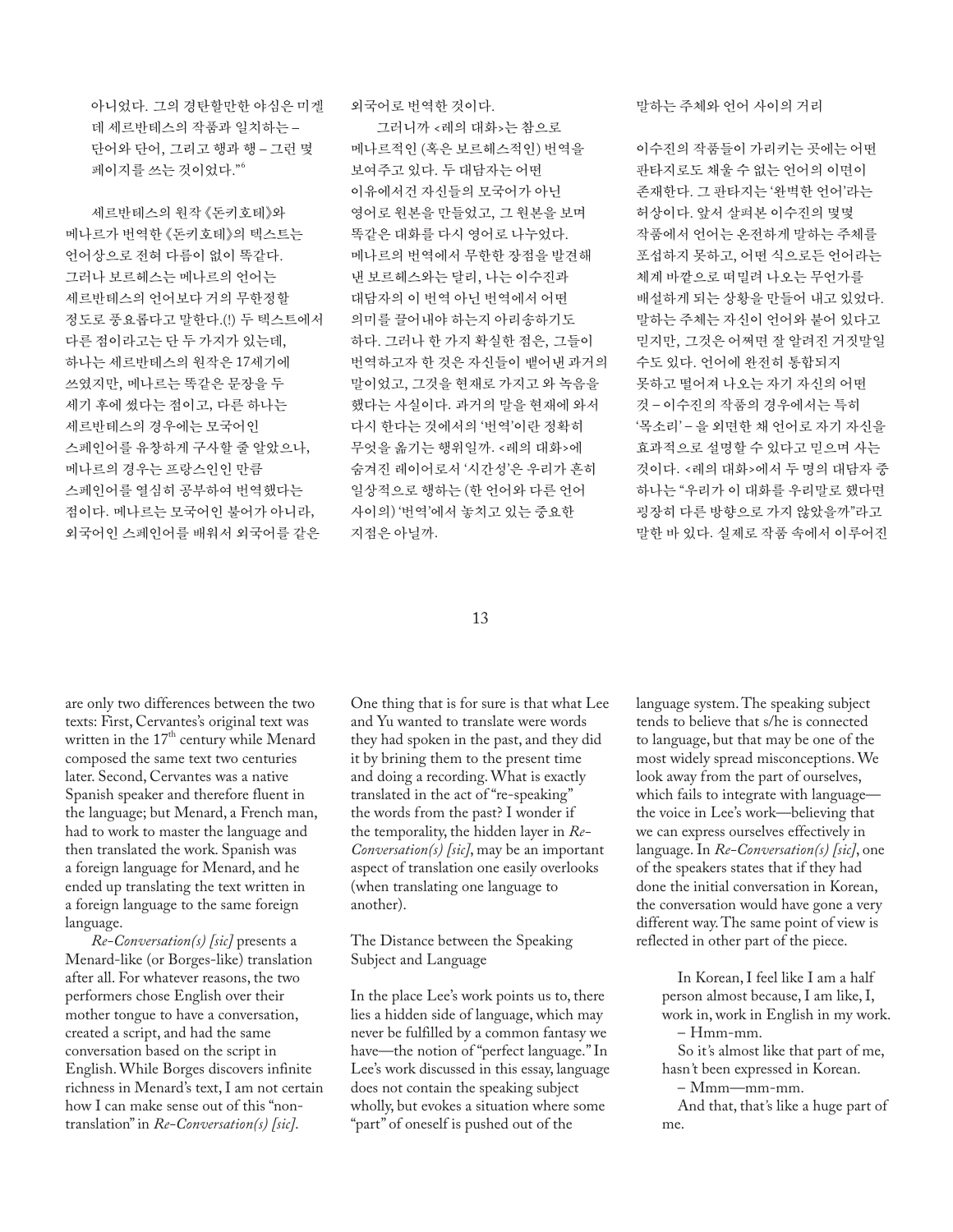대화에서 이러한 대목을 발견할 수 있다.

 "제가 한국어를 쓸 때는, 꼭...(웃으며) 반쪽 사람 같은 거예요. <(웃음)> 왜냐하면은 인제, 영어를 사용해서 작업을 하잖아요. <음--> 근데 그, 부분이, 나의 그 부분이, 한국어로는 표현--된--적이 없는 부분들이거든요. <음-->근데, 그게 저한테는 굉장히 큰 부분이구. <으음...> 그래서 한국어로는 그--제가 영어로

표현한 그런, 부분들이 이제 없는 거죠." — <레의 대화>에서 발췌

두 대담자는 자기 자신의 내부에는 특정 언어로 드러낼 수 있는 부분과 그렇지 않은 부분이 있다고 믿는 모양이다. 이수진은 이번 전시에서 선보인 아티스트 북 <하이픈><sup>7</sup>에서 사무엘 베케트의 일화를 기술하는 것으로 이러한 입장을 반복한다.

 "사무엘 베케트는 아일랜드 출신으로 모국어인 영어로 글을 썼다. 1945년에 그는 불어로 글을 쓰기 시작했는데 그것은 불어로는 "문체에 구애받지 않는" 글을 쓸 수 있었기 때문이었다고 한다. 베케트의 소설 *Murphy*는 1938년에 영어로 출간되었고 1947년에는 작가가 직접 번역한 불문판이 출간되었다. 베케트는 희곡 《고도를 기다리며》를 처음에는 불어로, 나중에는 영어로 저술하였다. *En Attendant Godot*는 1952년에 출간되었고 1953년에 초연되었으며 *Waiting for Godot*는 1954년에 출간되었고 1955년에 초연되었다."

— <하이픈>, 6쪽.

 <하이픈>에는 베케트 이외에도 모국어가 아닌 언어로 글을 쓰는 인물들을 소개하고 있다. 중국에서 태어났지만, 미국에 거주하는 하진, 영국에서

태어났지만, 인도인 부모와 함께 미국으로 이주한 줌파 라히리, 영국령이었던 케냐에서 태어났지만, 서구식 이름을 버린 응구기 와 티용오, 일제강점기에 태어나 일본어로 글을 쓰는 한국인 김시종 시인 등이 그들이다. 우리는 종종 두 개 이상의 언어를 사용하는 사람들 사이에서 모국어가 아닌 특정 언어를 선택하는 문제를 발견할 수 있다. 왜 그들은 양 언어 사이를 오가는 것을 자연스럽게 받아들이지 않고, 특정 행위(여기에서는 주로 작품 활동으로서의 글쓰기)를 위해 특정 언어를 선택하는 것에 이르는 것일까. <레의 대화>에서 작가가 이야기했듯이, 영어로 표현될 수 있는 자신과 한국어로 표현될 수 있는 자신이 각각 분열되어 있기 때문이라면, 그것은 어떤 이유에서일까. 나는 이 질문에 대한 답을 이수진이 오랫동안 진행했던 <차학경 프로젝트><sup>8</sup>의 소재인 예술가 차학경의 경우에서 찾을 수 있었다.

이수진은 고등학교까지 한국에서 지낸

# 14

– Mm-mm.

 So it*'*s almost like in Korean, that part of me is missing. — From *Re-Conversation(s) [sic]*

The two must believe that part of themselves can be only expressed in a particular language. Lee re-presents this viewpoint in her artist's book *Hyphen*<sup>9</sup> with a story about Samuel Beckett:

> Samuel Beckett was born in Ireland and spoke English as his first language. He wrote in English at first, but he started writing in French in 1945. The reason behind his choice of language was that he could write "without style " in French. The first novel he wrote in French was *Murphy* (1947), which was a translation of his book in English written in 1938. He wrote *En Attendant Godot* first and then *Waiting for Godot*. *En Attendant Godot* was published in 1952 and

first performed in 1953. *Waiting for Godot* was published in 1954 and first performed in 1955. (6)

*Hyphen* introduces several other writers who work in a language other than their mother tongue: Ha Jin who is a native Chinese living in the U.S., Jhumpa Lahiri who was born in the U.K. but immigrated to the U.S. with her Indian parents, Ngũgĩ wa Thiong'o who was born in Kenya when it was a British colony and later rejected his Western name, and Sijong Kim, a Korean poet who was born in Korea during the Japanese Occupation and now writes in Japanese. One often encounters bilinguals choosing the other language over their mother tongue. Why don't they just freely move back and forth between two languages, but come to choose a particular language to perform a particular act (writing for the characters in *Hyphen*)? If their reason is aligned with what Lee says in *Re-Conversation(s) [sic]*— she sees herself broken down into two parts, and each part can only be expressed in English or Korean, but why? I was able to find an answer to this question in the artist Theresa Hak Kyung Cha, one of the subject matters of Lee's work, *Theresa Hak Kyung Cha Project*. 10

After her high school education in Korea, Sujin Lee moved to the United States and attended college. She ended up living in the U.S. for nearly twenty years in total until she returned to Korea. While she was in college, she often encountered people who corrected her English or even "translated" what she was saying in English without her permission, which made her feel uncomfortable and displeased. When Lee told me, "I couldn't stand it when someone else delivered what I was trying to say in their own voice." I began to empathize with her experience almost "tangibly." Until then, I was too focused on the mechanics of language in her work. I suspect that Lee was very keen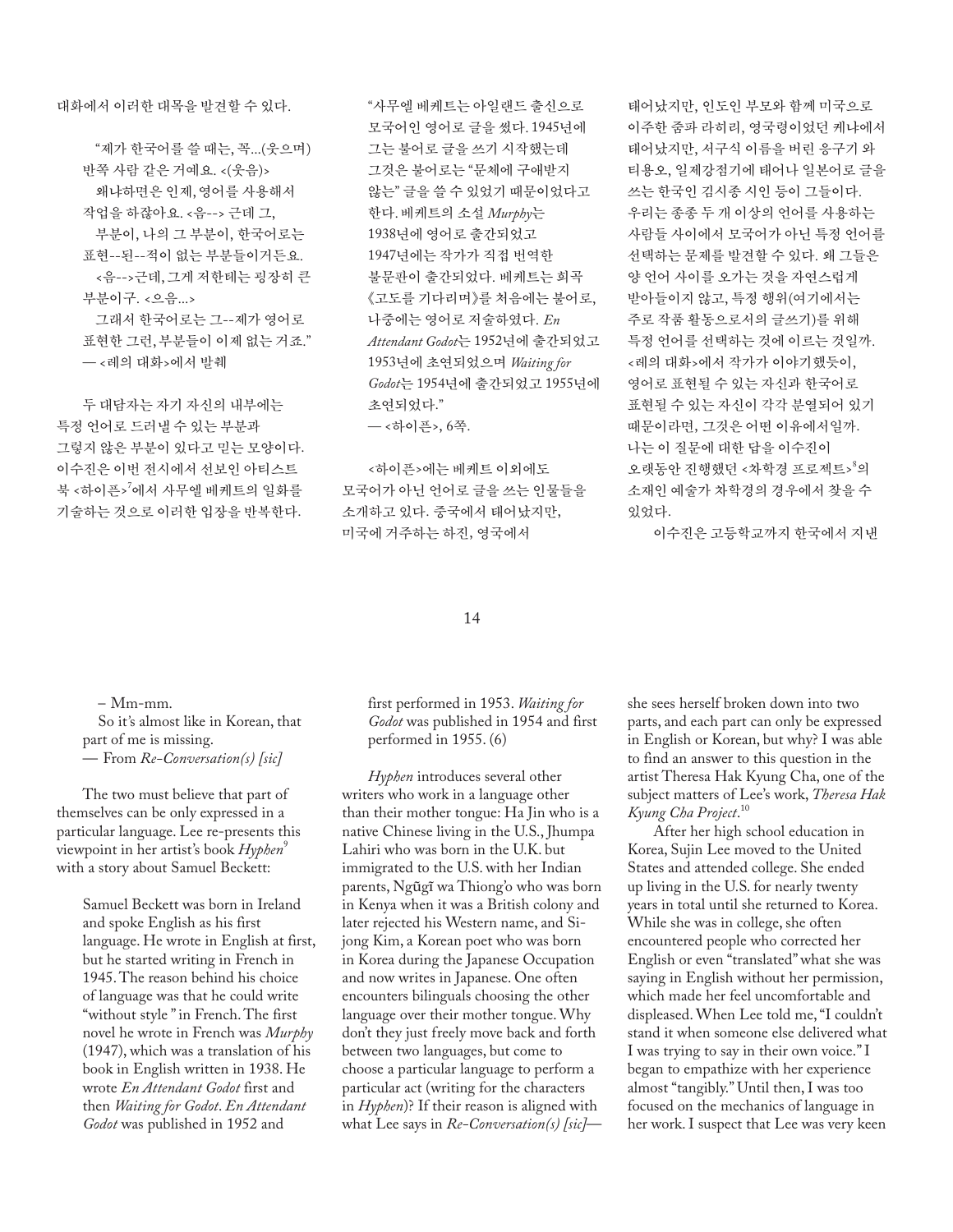뒤, 미국으로 건너가 대학교에 다녔다. 학교를 졸업한 후에도 비교적 최근까지 약 이십여 년을 미국에서 지내다가 돌아왔다. 유학 생활을 하면서 자신의 미숙한 영어를 고쳐주거나 통역자처럼 중간에서 자신의 말을 다시 전달해주는 사람들을 마주칠 때가 있었는데, 작가는 그러한 경험이 불편하고 불쾌했다고 말한다. "내가 하려는 말을 다른 사람이 자신의 목소리로 전달해주는 것이 싫었다."는 작가의 고백은, 그동안 '언어'라는 피상적인 개념으로 그녀의 작품을 바라보고 있었던 나에게 비로소 촉각적인 공감을 끌어낼 수 있었다. 자신이 뱉은 말이 그대로 전해지지 않고, 누군가에 의해 매개되어 전달되는 것이 끔찍이도 싫을 정도로, 이수진은 당시에 언어와 관련하여 주체성에 대한 고민이 컸던 것으로 예상한다. 그녀가 '차학경'을 처음 알게 된 것은 학부 강의에서라고 한다. 자신이 한 번도 들어본 적이 없는 '한국인' 작가가 타국의 미술

이론 수업에 등장한다는 사실이 놀랍고 그래서 더욱 반가웠을 것으로 여겨진다. 차학경은 한국에서 태어났지만 어린 시절에 가족과 함께 미국에 이민을 가서 하와이와 캘리포니아 등지에서 유년시절을 보냈다. 이산의 경험에서 비롯된 언어와 정체성에 대한 고민을 작품에서 드러내었던 그녀는 스스로 자신의 작업은 "언어에 관한 것"이라고 언술하고 있다. 차학경이 '언어'에 천착하게 되는

계기는 그 어떤 언어로도 온전히 자기 자신을 드러낼 수 없는 한계에 맞닥뜨렸기 때문으로 보인다. 따라서 그녀에게 '언어'란 저항하고 배신해야 가장 첫 번째의 것임이 틀림없다. 그리고 저항과 배신은 언어 안에서 언어와 달라질 수 있는 새로운 국면으로 이행하기 위한 필연적인 부정의 과정이었을 것이다. <하이픈>에 등장하는 인물들 또한 이주와 이산, 식민 등의 경험이 있다. 이러한 경험이 그들이 하나의 언어에 정착하지 못하고 이 언어와 저

언어를 떠돌며 그 경계에 서도록 이끄는 것으로 보인다. 그래서 그들이 글을 쓰기 위하여 어떤 언어를 선택할 때, 그것은 그 언어에 안주하겠노라는 의지가 아니라 모국어(혹은 제2의 언어)에 대한 '저항'과 '배반'의 발현으로서의 선택임이 틀림없다. 이주의 경험에서 '언어'는 자기 자신의 이방성을 계속해서 일깨우는 어떤 한계로 작용하며 자신을 얽매고 가둔다. 따라서 이들은 필연적으로 언어의 바깥을 꿈꾸며 언어 이전의 혹은 언어 이후의 지대를 항해하고자 계속해서 언어의 경계를 흐리는 수밖에 없는 것이다. 베케트는 "자기 조국에 대해, 자신의 언어에 대해, 요컨대 자기 어머니에 대해 배신자가 되는 것"에 대해 이야기를 했다고 한다. $\lq$ 아마도 그가 자신의 작품을 불어와 영어로 각각 쓰는 것은 스스로 언어 안에서 배신자가 되어 버리려는 시도가 아닐까. 한쪽의 언어로만 자신의 작품을 매어두지 않고, 다른 언어를 통해 다르게 존재할

## 15

on understanding her identity in relation to language. That is why she despised it when her own words were reassembled and redelivered by a different voice to "make sense." Lee first encountered Theresa Hak Kyung Cha's work when she was in graduate school. She must have been surprised and also pleased to discover a Korean artist discussed in an art theory class. Cha was born in Korea, but she immigrated to the U.S. with her family and spent her youth in Hawaii and then in California. In her work, Cha revealed her struggles with language and identity, which was caused by her immigrant experiences, and she herself once wrote that her work was about language.

It seems that Cha came to inquire into the issue of language because she had faced the limitation of language; there was no language where she could ever express herself as a whole. Therefore, language had to be the first thing for her to resist and betray. Such resistance and betrayal was

a necessary step for her to take in order to enter a new state of differentiating oneself from language *within* language. The writers mentioned in *Hyphen* share similar immigrant or colonial experiences. Those experiences prevent them from settling with one language but lead them to wander around different languages and eventually reach the "borders between languages." When they choose a language to write in, that does not mean that they are willing to settle in that language, but their action manifests their resistance to and betrayal of—their mother tongue (or their second languages). In immigrant experience, language functions as a restriction, continuously reminding of the foreignness of the self, and "imprisoning" the self. Therefore, one has no other choice but to dream of a space outside language and to aim to explore the space which is situated before and after language. One must blur the "language borders." Beckett talked about "being a traitor to his own

homeland, his own language—in short, going against his own mother."11 Writing the same book in French and then in English may have been his attempt to be a traitor to language within language. He did not want to have his work strapped down in one language, but wanted to show that he could exist differently through another language. Even if one failed to express oneself in one language, s/he would still be on a quest to find another, as a statement to resist being tied down to language at all. It may be just a temporary settlement for them to choose another language over their mother tongues. However, Sujin Lee, Theresa Cha, and all the writers mentioned in *Hyphen* are willing to be traitors to language in order to escape its "confinement." This is no different from having one's foreignness in plain sight.

# In-between Words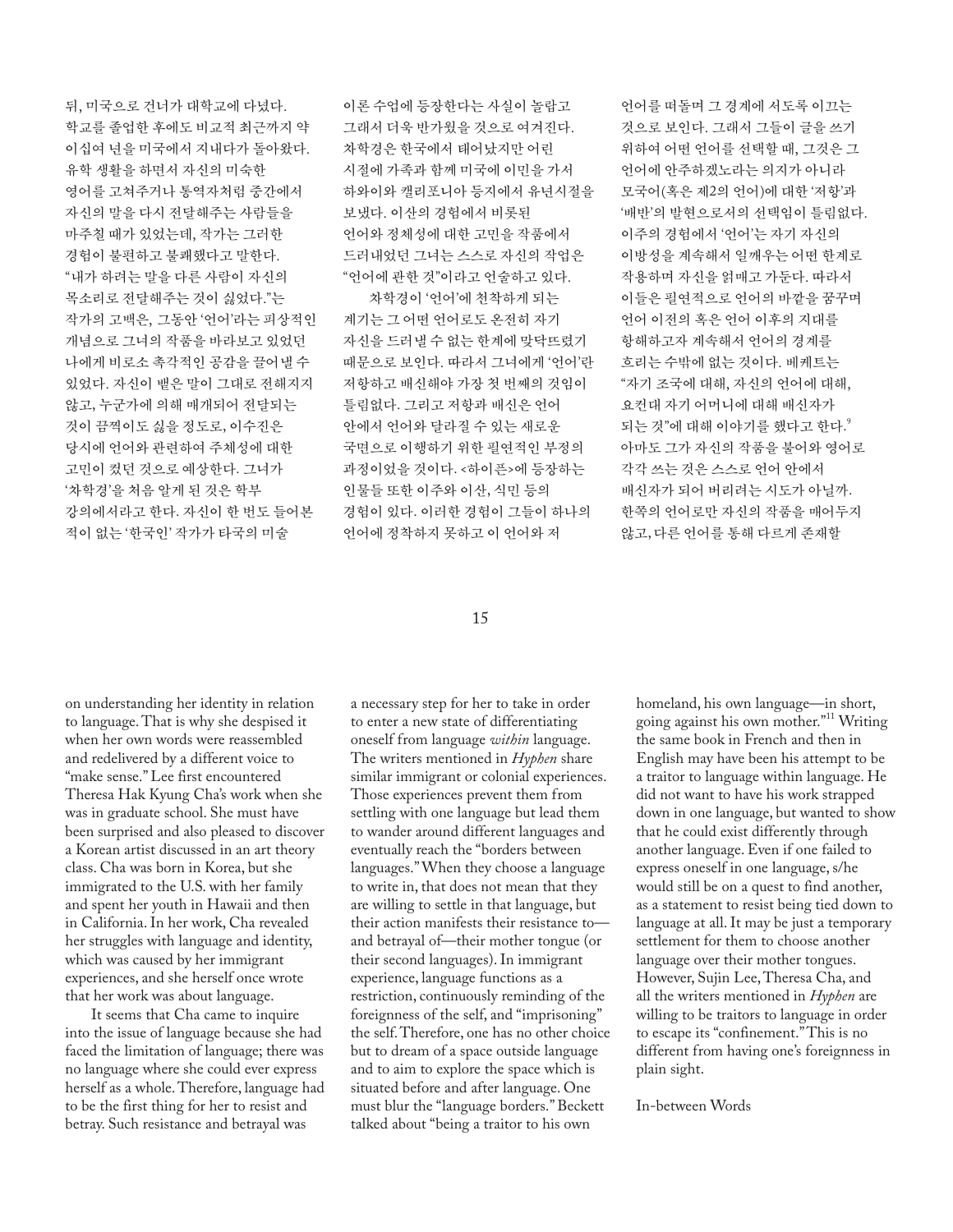수 있음을 드러내고자 하는 것이다. 결국, 이쪽의 것도, 저쪽의 것도 만족스럽게 자기 자신이나 작품을 담아낼 수 없을지라도, 적어도 하나의 언어에 갇히지 않겠다는 의지의 발현으로서 다른 언어를 찾아 나서는 것이다. 따라서 그들이 모국어가 아닌 다른 언어를 선택하는 것은 일시적인 합의에 불과할지도 모른다. 그러나 이수진도, 차학경도, 그리고 <하이픈>에 등장하는 인물들 모두는 적어도 그 굴레를 벗어나기 위해 언어를 배신하는 것으로 자신의 의지를 표명하고 있다는 것, 그리고 그 의지는 자신의 이방성을 더욱 열어젖히는 것과 다르지 않다는 것을 보여주고 있다.

말들의 사이에서

사실 '언어'에 관한 이수진의 작품을 다시 글로써 서술한다는 것은 퍽 어울리지 않는 일이다. 그녀는 '말들의 사이'를 유영하면서, 언어가 자기 자신이 아니게 되는 난센스의

지점을 우리 앞에 드러낸다. 따라서 그녀의 작품을 또다시 '언어'로 설명하려는 순간, 논리적으로 명쾌해지지 않게 되는 덫에 빠져들기 마련이다. 나는 지금껏 이수진의 작품에 대한 설명을 장황하게 풀어 놓았지만, 정작 이수진의 작품을 만나게 될 누군가에게 권하고 싶은 말은 따로 있다. 그 말은 오랜 시간 베케트를 연구한 어떤 사람이, 베케트의 삶에 관해 쓴 저작에서 밝힌 어떤 역설적인 문장들로 대신하고자 한다.

 "운명의 무기인 '그런데'나 '그러므로'라는 말을 쓰지 않고, 추론에 기대지 않고, 결정의 가능성을 최소한으로 하고, 그 자신의 작품에 주석을 다는 사람들에게 종종 얘기했듯 "그 빌어먹을 놈의 논리"를 사용하지 않는 것. 대신 텅 빔과 충만이 교차하고 부분들이 이리저리 분산하는 몇 개의 시퀀스만을 남기는 것. 말하자면

16

Admittedly, discussing Lee's work, which is about language, *with* language does not seem suitable. In her work, Lee navigates the space between "words" and presents a nonsensical place where language stops being itself. Therefore, when one tries to talk about Lee's work in language, s/he gets trapped in the space that's not logically clear. I have written about Lee's work at length in this essay, but what I really want to say to her future audience is something quite different. I will have this paradoxical quote speak for me from a book about Beckett's life, written by Nathalie Léger, a dedicated Beckett scholar.

 No words such as "however" or "therefore," which are the weapons of fate. No inference. Have the least amount of determination. No "bloody logic"—just as [Beckett] said to those who commented on his work. Instead, picture some sequences alternating

between being empty and full, dispersion of fragments, and random visits to rooms with a few pieces of furniture.12

달랑 가구 몇 점 딸린 방을 두서없이 방문하는 일을 떠올리자." 10